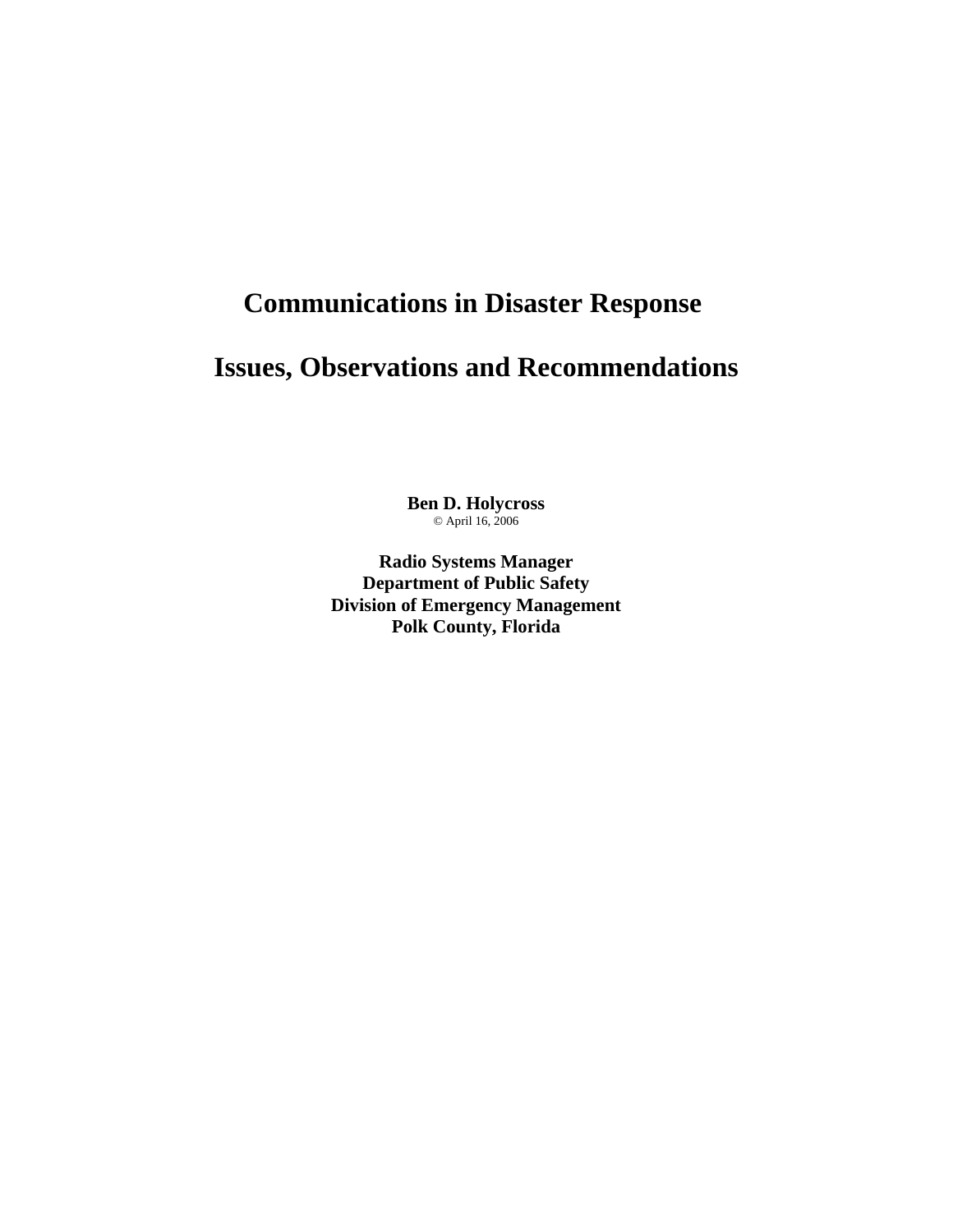## BACKGROUND

For the last nine years I have been the Radio Systems Manager for Polk County Florida operating a trunked radio system serving some sixty local, state and federal agencies as well as providing a data network for a number of those agencies. Polk County is a central Florida county roughly the size of the state of Rhode Island. Prior to coming to Polk County I served as Director of Communications for Lee County Florida responsible for radio, telephone, cellular, pagers, CATV franchises, county-wide data network and data connectivity for the five county Judicial District. Before entering the communications arena I spent thirteen years as a police officer.

Currently I have served for 9 years as the Chairman of Sub-Region 5 of the Federal Communications Commission Region 9 Regional Planning Committee after serving as the Region Committee Vice Chairman for the seven years prior.

During my tenure in communications I have been directly involved in providing disaster communication following: Hurricanes 1) Andrew 2)Opal 3)Charlie 4)Frances 5)Ivan 6)Jeanne 7)Dennis 8)Katrina 9)Wilma, as well as numerous tropical storms and brush-fires. The response to Hurricane Katrina involved a thirty day deployment to Hancock County Mississippi where the eye wall made landfall.

In the case of Hurricanes Charlie, Frances, and Jeanne I, my county and my radio system were also victims as the eye of those three storms crossed Polk County within a six week period. These three Hurricanes provided us the dubious distinction of being the only county to ever be hit three times in one season.

I have read many of the reports, comments, and recommendations on communications following the 2005 Hurricane Season with a great deal of interest and curiosity . I know personally, and have talked to many of the communications professionals actually involved with these events. I am also aware that like myself, none of the people actually involved in the response have heard from those writing the reports.

A review of any disaster after action report will always find communications, or lack thereof, a major topic of criticism. This is true in this country as well as anywhere in the world. Following the events of September 11 and the resulting communications debacle one would certainly have expected a significant improvement by the time Hurricane Katrina made landfall. Given the amount of grant funding and budget dollars spent on communications along with the push for interoperability in public safety communications, improvement should have been expected. Such improvement was not the case, nor is any likely until such time as a President appoints a Disaster Communications Transformation Administrator with the authority to mandate the necessary change.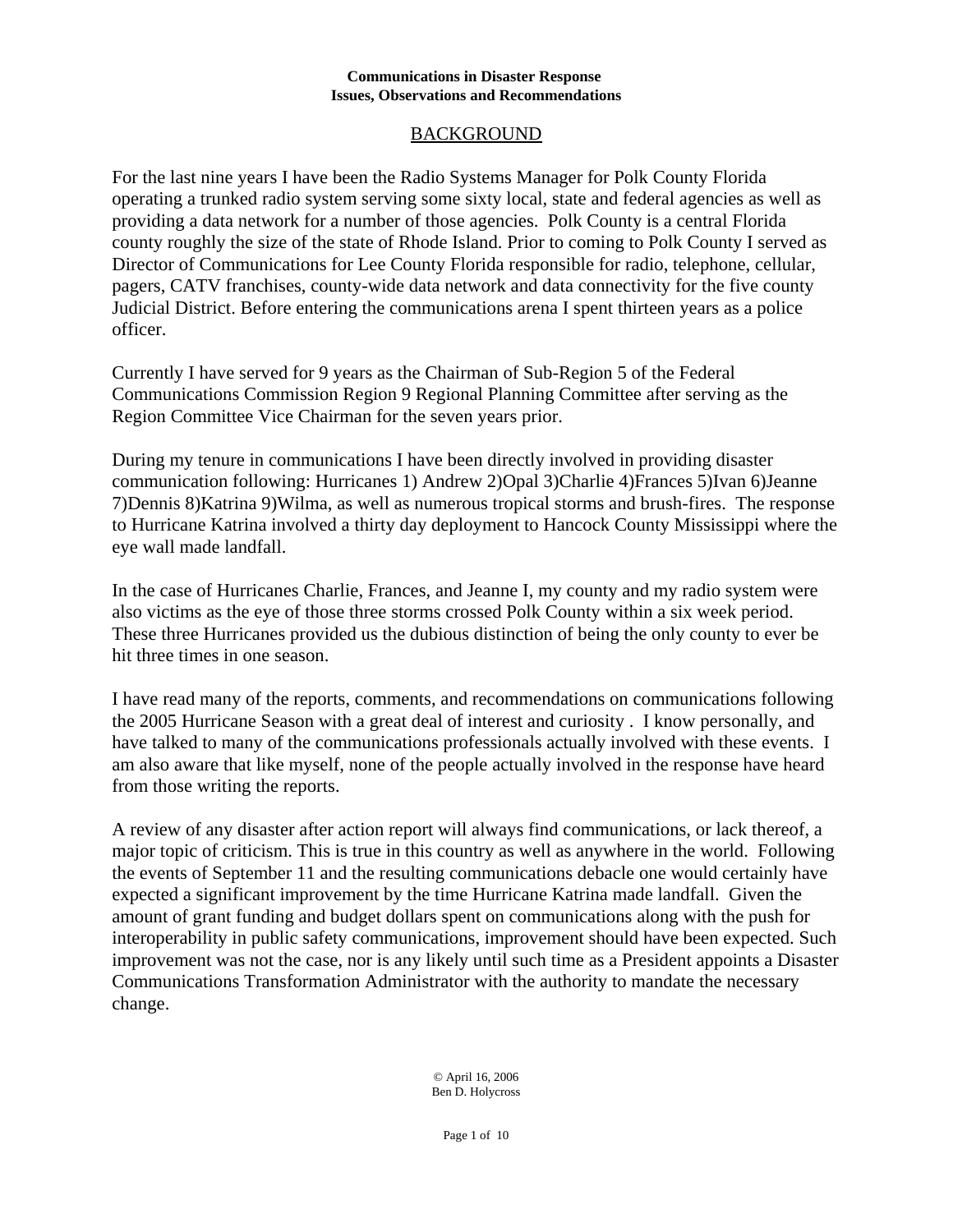## OVERVIEW

By its very nature a disaster affects all infrastructure in the area local to the event. The area can be relatively small when dealing with events such as tornados to an entire region of the nation in the case of Hurricane Katrina. This affected infrastructure includes the power grid with both generation and distribution stations, water and sewer services, transportation networks, fuel and food distribution, medical services, telephone system outside plant and central offices and all forms of wireless communications dependant on terrestrial infrastructure. In short, all of the services we take for granted on a daily basis are disrupted or destroyed. The loss of these services in conjunction with the mass casualties and overall damage and destruction resulting from the incident are what defines the event as a disaster.

The "First Responders" to a disaster are the local public safety agencies who are also victims of the event, and the public safety agencies adjacent or reasonably close to the event. While many state and federal agencies including FEMA play critical roles in disaster response they are not, and should not be viewed as "First Responders". Some state and federal agencies such as State Police / Highway Patrol and the Coast Guard do fulfill "First Responder" duties. It must be remembered that the overall resources of these state and federal agencies are spread thin and continue to have responsibilities outside the disaster area. The lack of understanding of the mandates of many of these agencies coupled with unrealistic expectations has caused unwarranted criticism of FEMA in particular and the DHS and overall Federal Government response in general.

A truism regarding disasters can be stated as: If you are the victim of a disaster you are at the mercy of your neighbors ability to come and help you. If your neighbor is the victim of a disaster they are at the mercy of your ability to come to their aid. Every agency at the Federal, State and Local level who provide Public Safety services should recognize they have a responsibility to be capable of deploying a Service Delivery Package consistent with the overall size and capability of their organization. In terms of Law Enforcement a small agency may only be able to offer up one officer and his vehicle who can augment a larger response unit. A large department may field fifty officers of their own augmented with additional officers by the smaller surrounding agencies.

Polk County Florida is capable of providing an entire self supporting Public Safety service delivery unit consisting of Law Enforcement, Fire Services and Emergency Medical Services and a Disaster Communications Infrastructure Unit. The combined Task Force includes its own housing, feeding, fueling, power and road clearing equipment as necessary. The Task Force is capable of taking full responsibility for a given geographic area or combining with other response agencies in a joint command operation. While staffed in large part by County agencies it is augmented by the municipalities within the County. A key element in the successful operations of the Task Force has been their ability to deploy communications infrastructure capable of providing full land mobile radio service covering their area of operation. That communications capability was sorely tested in the Hurricane Katrina response trying to provide coverage to an entire county and all of the responders with disparate systems.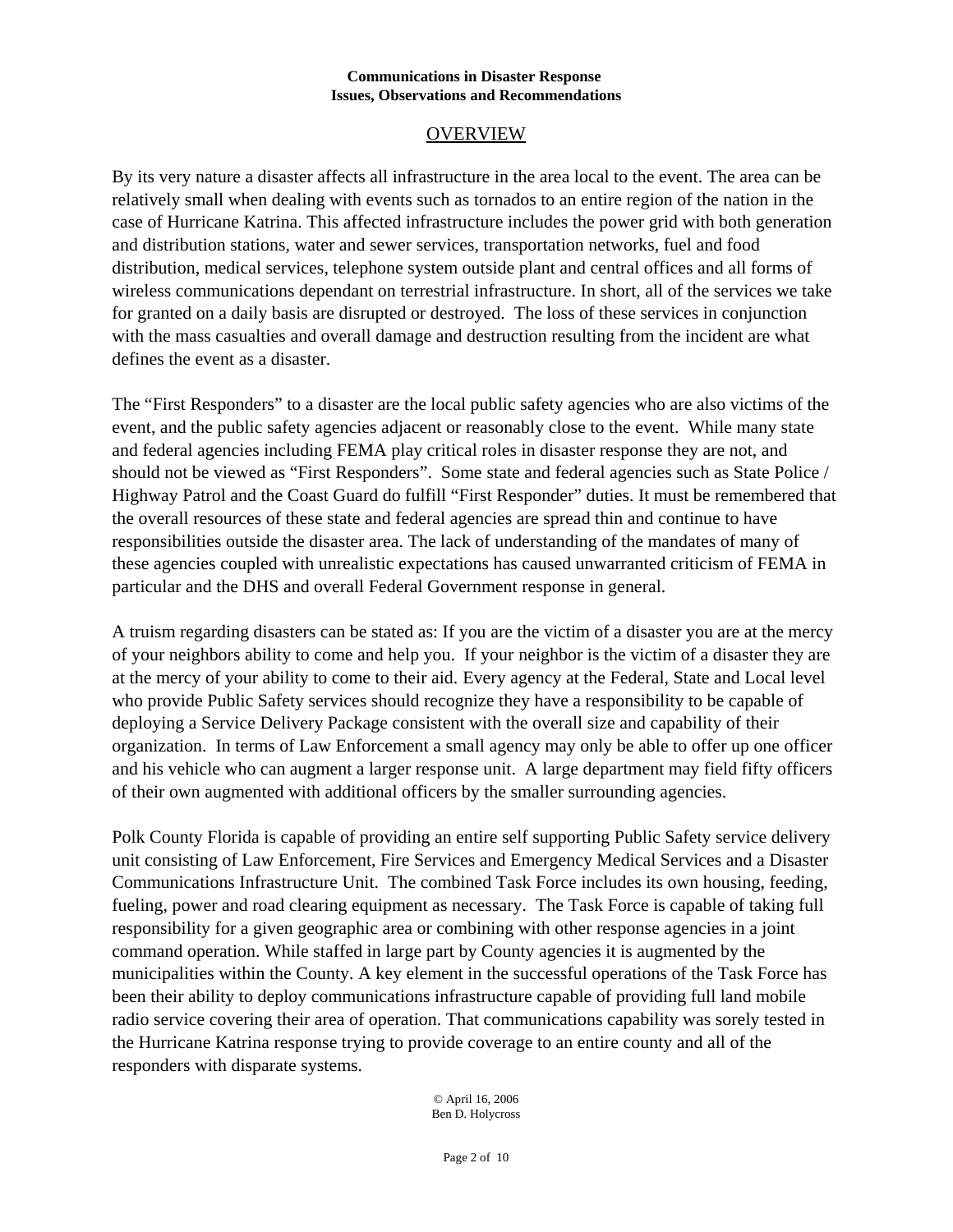## DISASTER COMMUNICATIONS

Providing communication in a disaster environment provides complications and challenges in an already complex field. A disaster event creates communication needs well beyond the scope of normal daily operations and at the same time renders the majority of in-place communications system inoperable. All disaster response agencies, planners and response commanders must take this particular condition into account and must provide a solution as to how their people will communicate within the disaster area as well as how they will communicate back to their home area. This condition is exacerbated by the lack of a national standard or system. The result is responders showing up with disparate systems spanning the spectrum including Low Band, VHF, UHF and 800MHz that have no interoperability. Consequently two responders from different agencies can not even talk to each other across the street much less function as a cohesive unit.

Another truism of disaster response including disaster communications is: If you didn't bring it with you, then don't expect to have it. Every victim agency can tell of groups of responders showing up and the commander coming over and asking; Where is our hotel, when do you feed us, and where do we pick up radios? Without prior planning even the best intentioned can wind up as an additional liability on an already overtaxed logistics capability. All response, including communications must be well thought out before an incident, not after you have arrived.

Following Hurricane Katrina there has been much discussion on Satellite Communications Systems. (Sat-Com) While Sat-Com for both voice and data certainly has its place in disaster response it is not, and can not be the primary solution. The overall limitations of both bandwidth capacity as well as penetration within buildings limits Sat-Com to administrative and logistical uses. ie: Strategic Communications. First responders in a disaster are faced with an immediate need for functional systems that support front line operations. ie: Tactical Communications.

Another truism in Disaster Communications, and in Disaster Response as a whole can be stated as: All failures of communications in a disaster response can be attributed to a lack of imagination. Communications planning for a disaster needs to take into consideration all forms and types of communications including wired and wireless, civil, commercial and military, voice, data and video. This planning needs to extend from Sat-Com down to paper messages and runners. All possible situations regarding the local systems must be taken into account and contingencies planned for each circumstance and the potential loss or failure of each type of system.

Following Hurricane Ivan the Escambia County radio systems were still on the air and functioning as were commercial wireless carriers. Wire line services along the coast were disrupted but with much of the local infrastructure working, communications requirements for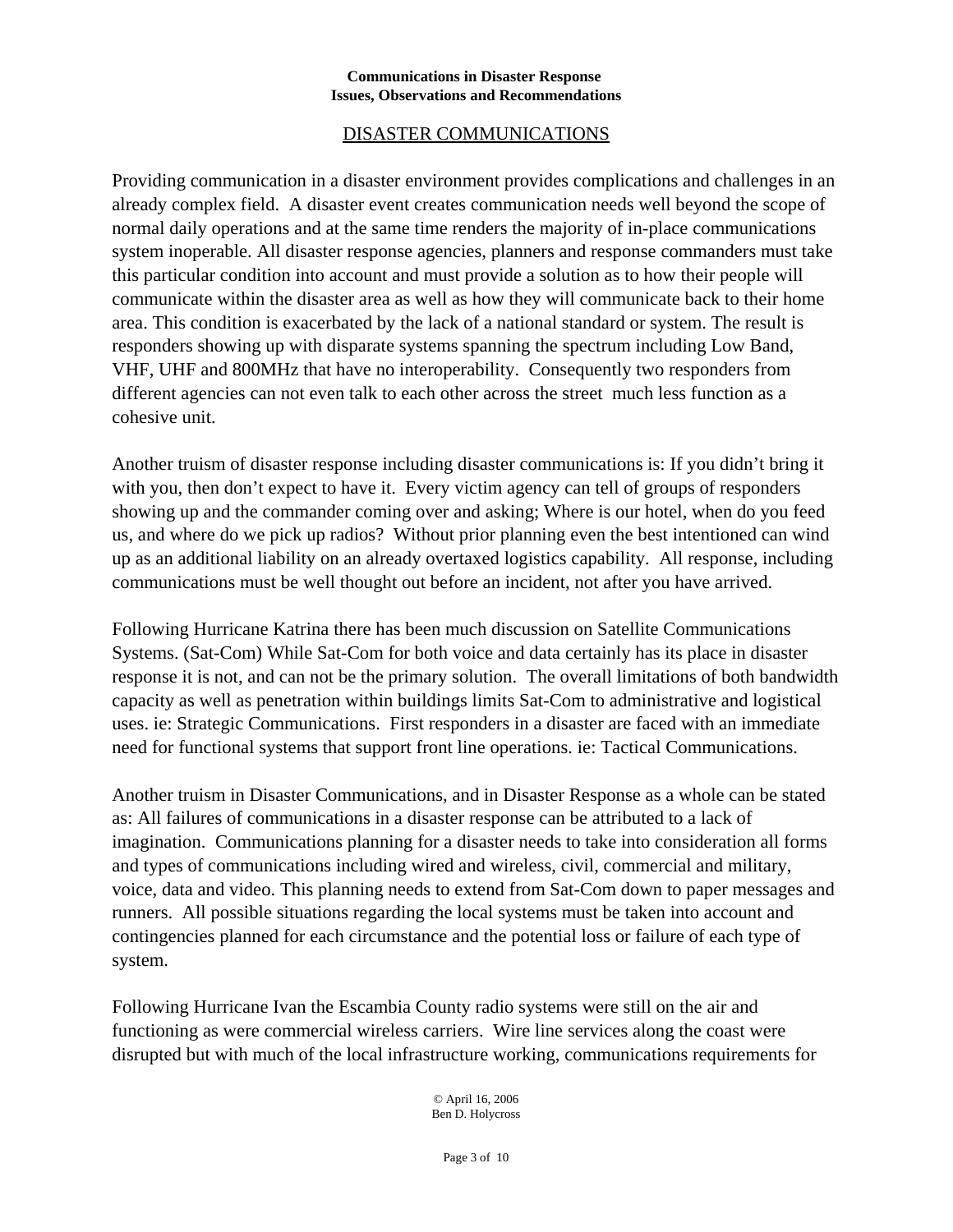Task Force Polk were limited to our area of operation. We provided trunked radio services to all of the out of county responders assigned to work in our area of operations and provided interconnect with Escambia County.

Following Hurricane Katrina there were no systems operating within Hancock County Mississippi. The portable tower and 800 MHz trunking system provided by Task Force Polk along with the additional radios provided by Motorola Communications and Electronics, Inc. was the primary tactical communications system on the air. Within ten days a second trunked system was placed on the air at a tower site in the North side of Hancock County. This site provided coverage throughout the North part of the county. The Hancock County agencies started switching over to the new system a short time later. The out of county responders and the Hancock agencies operating in the Southern part of the county continued operation on the Task Force Polk system for thirty days. A portable tower and second trunked system were provided by Motorola at the end of the first month to relieve the Polk County equipment.

For those agencies operating within Hancock County that required operations on other bands we placed VHF and UHF repeaters on the air and implemented patches between the disparate systems to achieve interoperability. As an example: the national guard helicopter unit doing night patrols in support of law enforcement did not have 800MHz narrowband capability but did have VHF FM radio capability. An agreed upon VHF repeater was brought on the air and that channel patched into the 800MHz talk group being used for law enforcement patrol. This combination allowed the helicopter crews to talk directly to the law enforcement officers on the ground.

Strategic communication were handled with both 800MHz and Sat-Com. Communicatinos between the forward command area, the Hancock County Emergency Operations Center, and the MAC Unit operating in Harrison County were handled primarily with 800MHz radio. The EOC and Forward Command could talk on the trunking system. One of the National Mutual Aid conventional channels was operating with a directional antenna pointed at the MAC unit in Harrison County. Another National mutual aid conventional repeater was operating for coordination with response units arriving in Hancock County and in support of Florida State units with M/A-Com radios.

We established a wireless access point serving all of the computers with wireless capability in the forward command area. This tactical LAN was supported with Internet access through a satellite system provided by Harris Communications. The Internet access was also made available to the Waveland Police Department building from the Forward Command area with a spread spectrum point-to-point link.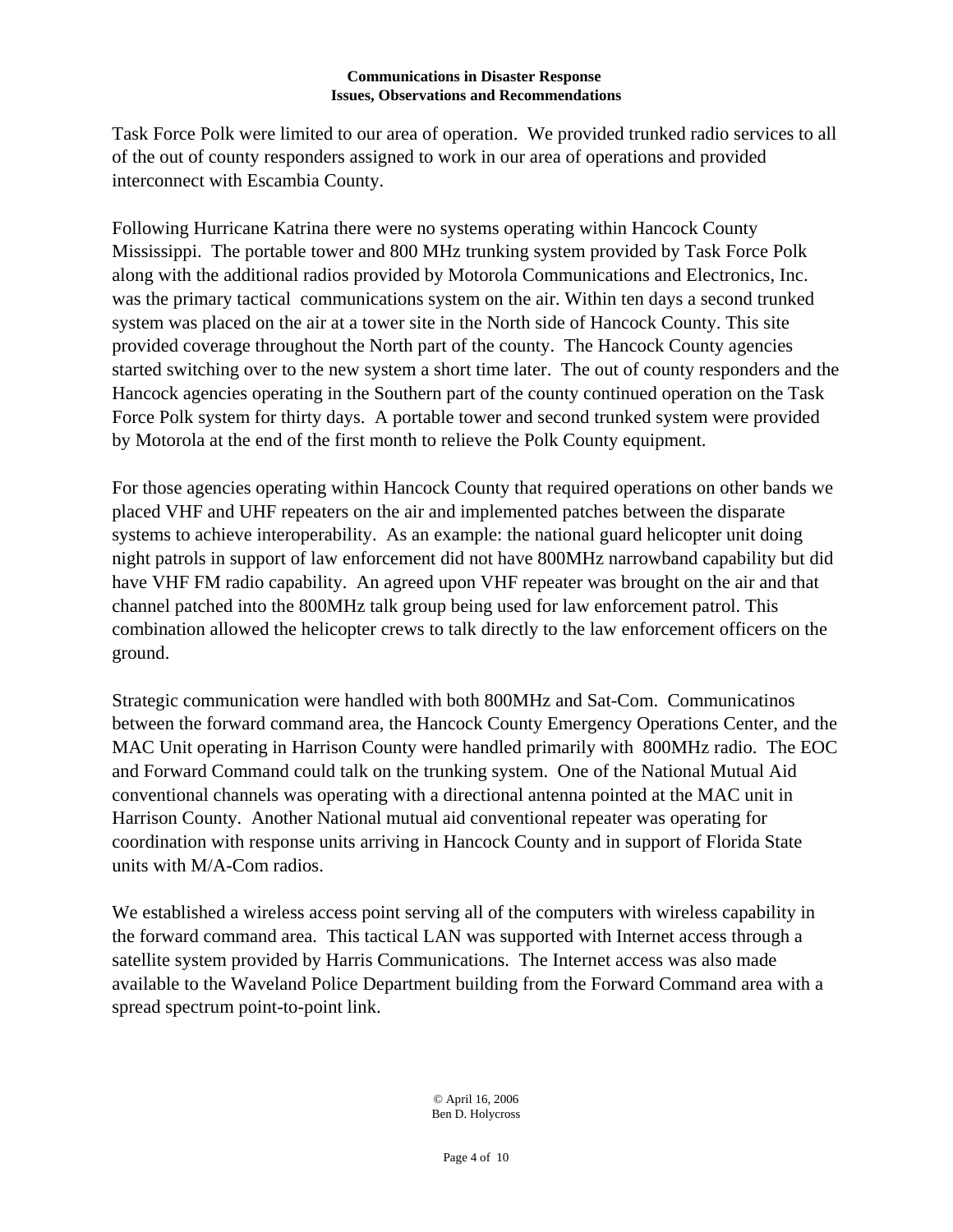The Mobile Radio Repair Shop and the technicians that accompanied Task Force Polk served the entire thirty day period. During that time they provided local and long range communications systems in support of the operations, assisted in repair and restoration of local systems, and programmed and maintained mobile and portable radios for all of the responders coming into the area. Within the first week the three technicians had programmed over seven hundred radios to work on the Task Force infrastructure. The crew maintained a stock of charged portable radio batteries for the bulk of the responders who did not have charging capability. In addition the crew also provided computer support to all responding agencies who needed assistance setting their equipment up to operate on the wireless Internet link.

The Polk County Disaster Communications Unit operation in Hancock County Mississippi following Hurricane Katrina was a success story. It also defined one of the major communication problems in disaster response in that there is one unit with all of the necessary capabilities and there needs to be at least fifty units like it within the Gulf Coast Region alone. The practical height of a portable tower system is 100'. In the reasonably flat terrain of the costal areas based on 800 MHz this will provide between 300 and 600 square miles of coverage per site.

In addition to a trunked system to handle the bulk of the tactical communications requirements the units would need to have similar capabilities to those of the Polk County unit to include: VHF, UHF, 800 MHz Conventional National Mutual Aid channels, 800 MHz trunked system, Sat-Com for both Internet access and voice, as well as a Wireless Access Point to allow for wireless LAN capability in the immediate area and spread spectrum point-to-point equipment to extend the connectivity to adjacent areas and facilities. There will need to be technicians who are both familiar with the equipment and who have been trained to function in the austere environment found in disaster areas.

The solution for disaster communications falls into four categories being: Short Term, Mid Term, Long Term and an Optimal Plan which would be the best case solution. The general guidelines for each of those four solution levels follow. While a patchwork solution for any of these levels is possible, the most effective way to implement any of them would entail a directive from the National Command Authority mandating the implementation. Such a mandate would need to include the time frame in which it must be complete and an assignment of both the responsibility and the corresponding authority to manage the implementation.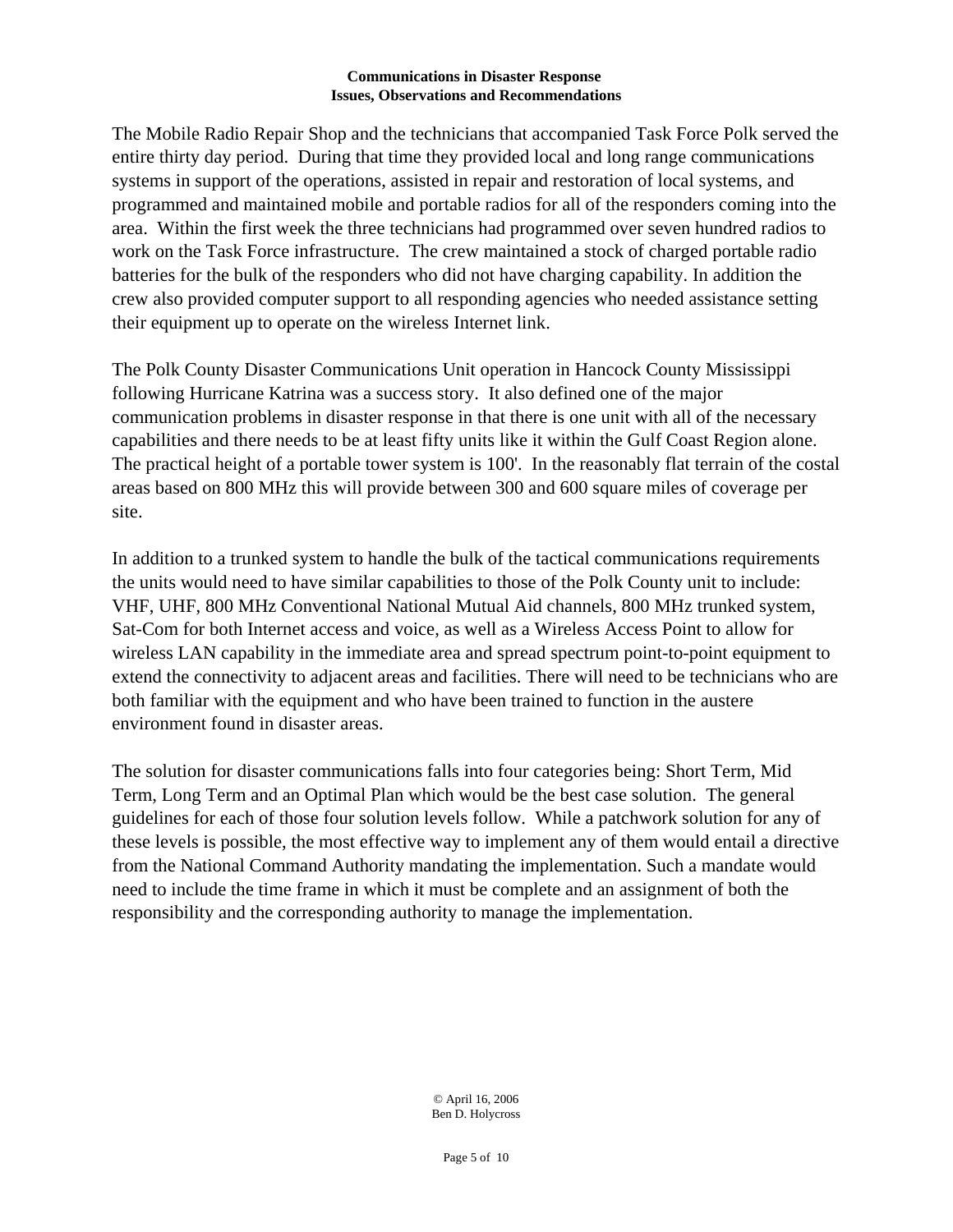## SHORT TERM PLAN

The first step would be for the purchase of at least one hundred portable tower site units similar to the Polk County system. Due to the lead time for production of the units this must be done quickly if any of the units are to be available for the 2006 Hurricane Season. All other issues involved can be worked out while the units are in production. FEMA should probably be the purchasing authority and funding could be derived from any and all current grant funding for interoperable communications systems or communications system enhancements.

Following the order for the mobile tower sites an order will need to be placed for the communications suite to be installed in each unit. Funding for the communications package will also be derived from current grant sources in the same manor as the mobile tower sites. The considerations for the communications package equipment needs to be based on compatibility with existing public safety systems, robustness of the equipment, and availability of parts, support, and technicians. Initially some of the trunking systems will need to be Motorola and some will need to be M/A-Com. There must be a guarantee from the companies that the equipment they are providing can and will be upgraded to the APCO 25 standard when deemed necessary.

In conjunction with the State Emergency Management Agencies a decision will need to be reached as to which local agencies will receive the mobile tower sites. Local agencies should have an opportunity to apply for one of the units. Applications should require the following commitments from the receiving agency:

- 1. They will maintain the equipment in operational / deployable condition at all times.
- 2. They have and will maintain technical staff necessary to operate the units.
- 3. They will deploy the units and the necessary staff when and where needed.
- 4. They will ensure their technical staff will acquire and keep current the necessary training on the equipment.
- 5. Equipment provided will not be diverted for any other use and the agency will replace any lost, stolen, or damaged equipment.

Of the remaining fifty units, twenty should be assigned to East coast local agencies and twenty assigned to West coast local agencies. The remaining ten should be maintained by FEMA as rapid response units from two central locations. ie: Atlanta and Denver or similar configuration. If handled on a priority basis at least some of these units would be available during the 2006 Hurricane Season.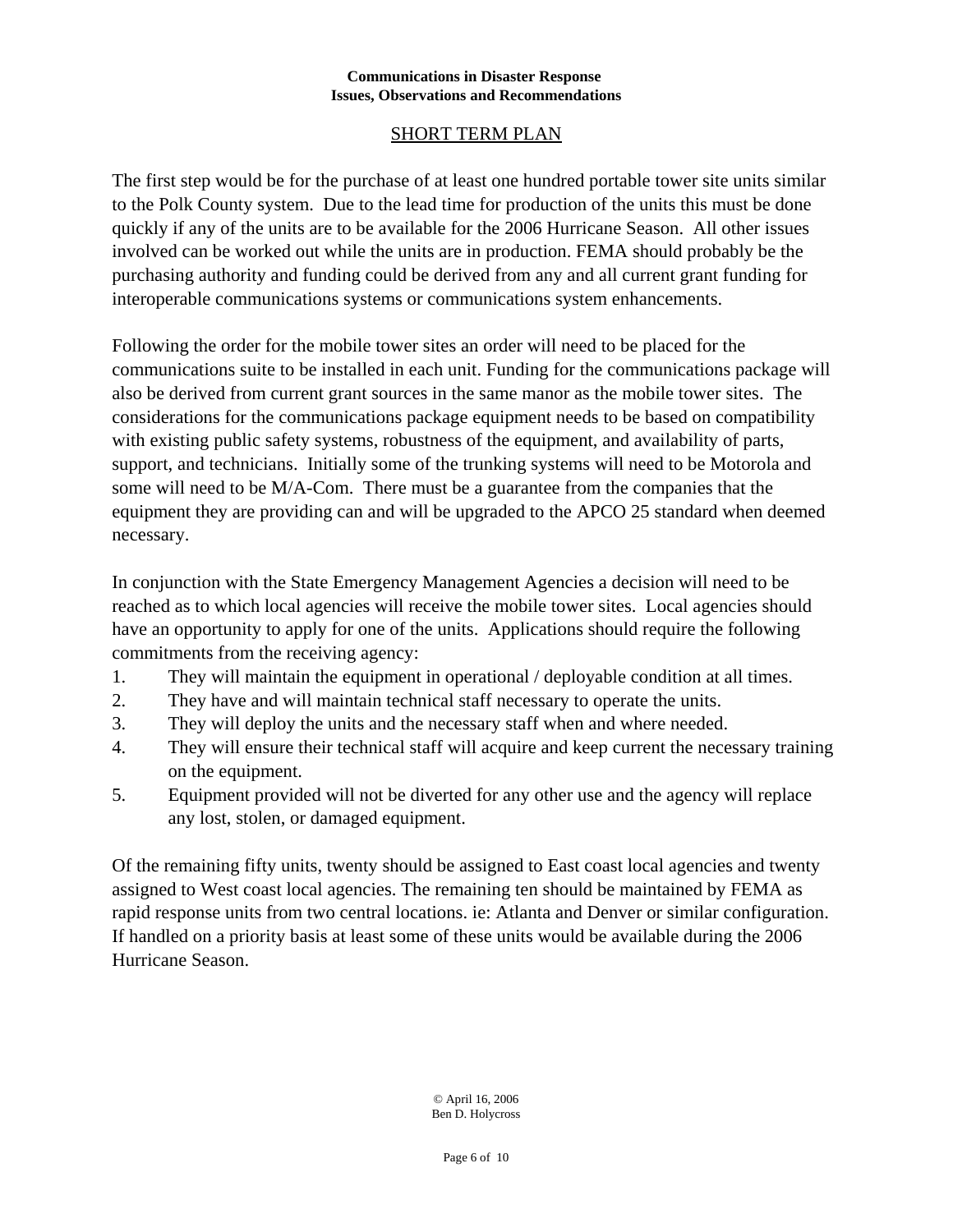## MID TERM PLAN

In 2009 additional public safety bandwidth is to be made available in the 700 MHz portion of the spectrum. As a condition of approval for the Region Plans for each state the FCC Regional Planning Committees should have a mandate to establish no less than twenty-five channels that are reserved for disaster communications trunked system use. This would allow multiple five channel trunked systems to be used in close proximity without interference. Due to the limited range of low towers the frequencies can continue to be re-used throughout the disaster area.

FEMA and the states can prepare a channel allocation plan for use of these channels based on possible site locations within each state. As system ID's and control channel assignments can be reused, the disaster systems can be pre-programmed into first responder mobile and portable radios. At such time as the mobile sites are implemented responders will only need to change channels to be able to operate from the systems.

By this time a set of incentives should be developed and in place to assist state and local agencies to migrate to APCO-25 compliant radio systems. A large portion of communications related grant funding from all sources should be earmarked for just this purpose. At a point that makes sense the Disaster Communications Mobile Tower Site equipment can be upgraded to the APCO-25 standard. As state and local agencies migrate there will be less of a need for large caches of portable radios as a larger proportion of responders will be carrying APCO-25 compliant radios.

During this time leading up to this point FEMA and DHS should have a plan in place to insert at least two satellites with extremely large bandwidth capability into geostationary orbit over the North American continent. The purpose of these two satellites will be to support federal, state, and local Sat-Com for both daily and disaster related use. The capabilities of these units should include voice, data, and video capability with earth stations providing Internet access. The purpose of these satellites should be mandated to support public safety agencies.

The bulk of the bandwidth should be split between local agencies and the DHS agencies with a small amount available to the states. Seldom is an entire state government cut off from hard wire voice and data communications systems. Local government agencies, especially those on or close to the coast can expect to be cut off for weeks following a major Hurricane. Link budgets can be established that provide some dedicated bandwidth to each agency and a larger volume of shared bandwidth that will be assigned dynamically. The use by local agencies will be limited to testing, training, and secondary uses. During an actual disaster all non disaster related local agency use would be prohibited for the duration freeing up bandwidth for disaster use.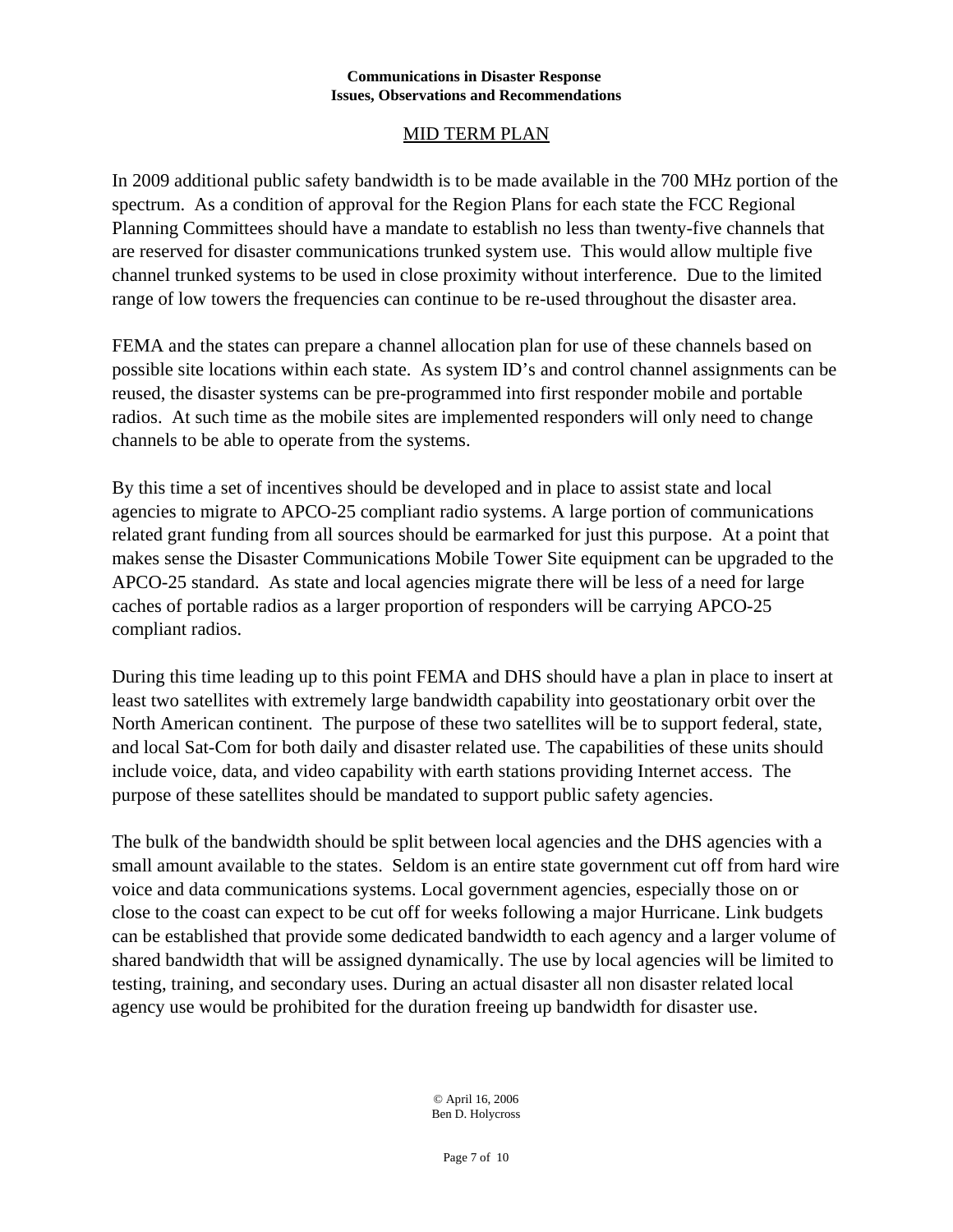## LONG TERM PLAN

In conjunction with the Short and Mid Range Plans the federal government must establish a single, nation wide radio communications system. Such a system must be mandated for all DHS and DOJ agencies. In addition the mandate would cover any other agency that provides first responder services or is involved with national security and the protection of its people and resources. This would include the military at CONUS installations.

As has been clearly demonstrated in every natural disaster as well as the terrorist attacks of September  $11<sup>th</sup>$  we must all be able to communicate. Both the regular military as well as the National Guard from many states were present following Hurricane Katrina. Many civilian agencies responded to the Pentagon on September  $11<sup>th</sup>$ . Both local, state and federal agencies were involved in the September 11<sup>th</sup> attack on the World Trade Center.

It is long past time for the federal, state and local governments to share information and communications resources. It is even longer passed time for the federal agencies to bury the axes of turf issues and cooperate. Part of the problem they have faced in overcoming this issue is that their people can not communicate with each other. This creates a barrier of mistrust that has festered for two centuries and has been reinforced by policy.

The unified federal communications system would be the standard to which all state and local agency systems would have to comply. All of the systems should be connected and any local, state, or federal officer should be able to go anywhere in any state or territory and be able to communicate with any agency with one radio. The technology is available today to have a joint system serving all agencies that protects their day to day communications but allows them to interact at any level when necessary.

The overall system would be served with a backbone consisting of fiber optic cable, microwave and Sat-Com. To the extent possible it will make use of existing towers and tower sites. By sharing tower site resources between the local, state and federal level we can have a nation-wide radio tower site network without a large capital investment. The funds saved through such a venture of cooperation instead of duplication could be far better spent on the upgraded systems and enhanced levels of redundancy. The new backbone systems would provide for enhanced data services in particular for federal agencies as they have to service the entire country. This provides a far greater ability to provide services to the citizens at a reduced overall cost.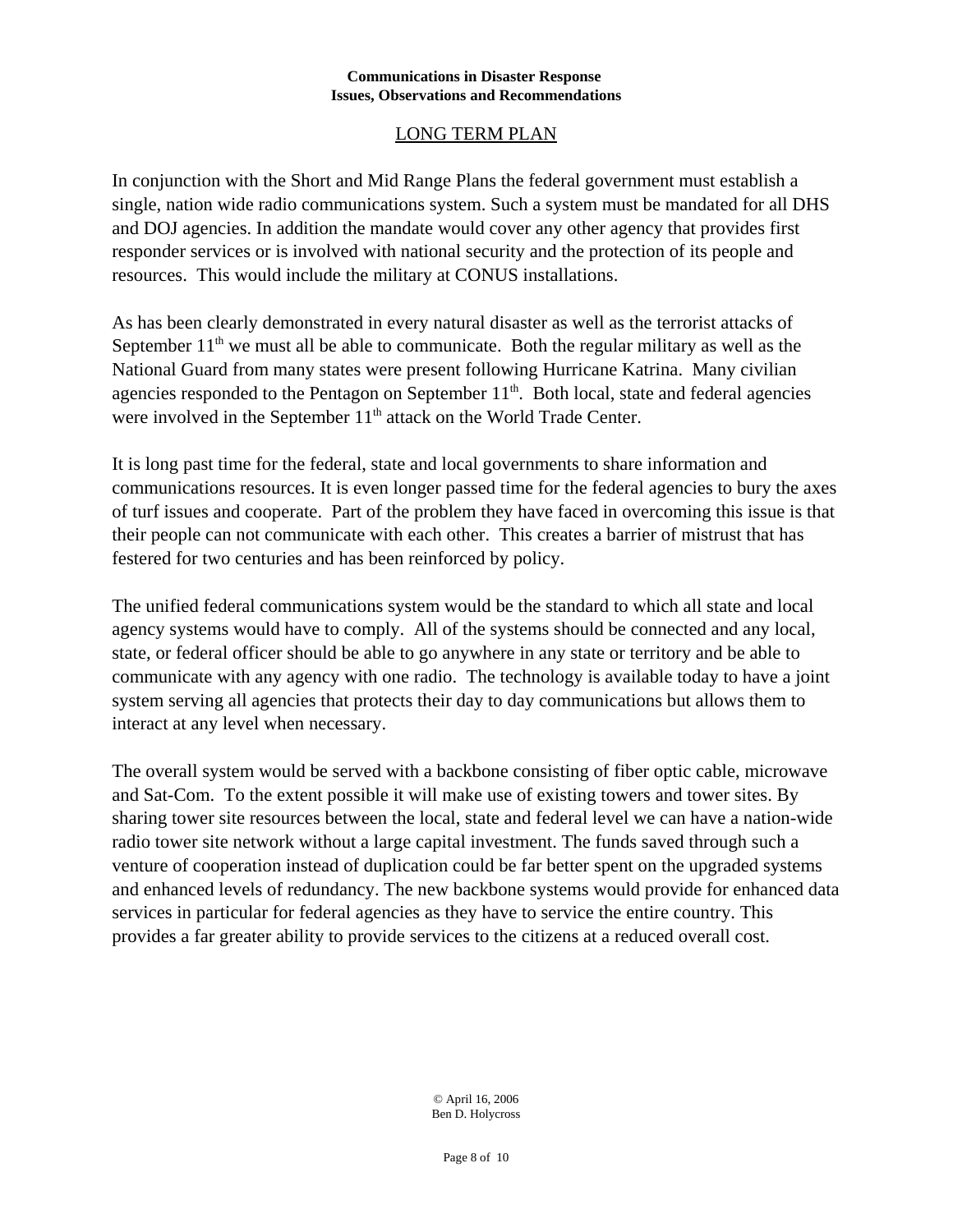## OPTIMAL PLAN

- 1. The President appoints a National Communications Transformation Administrator.
- 2. The President issues a directive to all federal agencies to comply with the transformation.
- 3. Short term plan outlined above is put into effect.
- 4. Department of Transportation and Corps of Engineers are tasked with the fiber backbone project.
- 5. Defense Department, NASA, NTIA, FCC, and NSA tasked with satellite backbone and earth-station project.
- 6. FEMA, DHS and DOJ tasked to develop a cooperative agreement with the states and territories regarding joint use of tower site facilities and compatibility of systems. Secondary tasking to assist states in developing agreements with local governments for same.
- 7. Transformation Administrator meets with NTIA and FCC to identify specific spectrum to be used for the system.
- 8. Transformation Administrator meets with communications manufacturers and outlines the nature of the project. Communication manufacturers tasked to develop joint workgroups for: A) System design and technology, B) Infrastructure hardware, C) Subscriber hardware, D) System security, E) System Management, F) System implementation and integration. Overall the design is for a single system based on a standard all can build to. This may entail each manufacturer building different portions or several manufacturers building identical parts.
- 9. DHS, DOJ, State and Local agencies prepare state-wide working groups for each state and territory to identify existing infrastructue and develop overall state-wide system design.
- 10. Transformation Administrator, NTIA, NSA and FCC review and approve system design.
- 11. Manufacturing begins.
- 12. System implementation and integration begins.
- 13. System testing begins.
- 14. User training begins.
- 15. Agency cut-overs begin.
- 16. System build-out completes.
- 17. System cut-overs complete.
- 18. Normal operation and maintenance mode starts.
- 19. Technology evaluation and upgrade planning process begins.